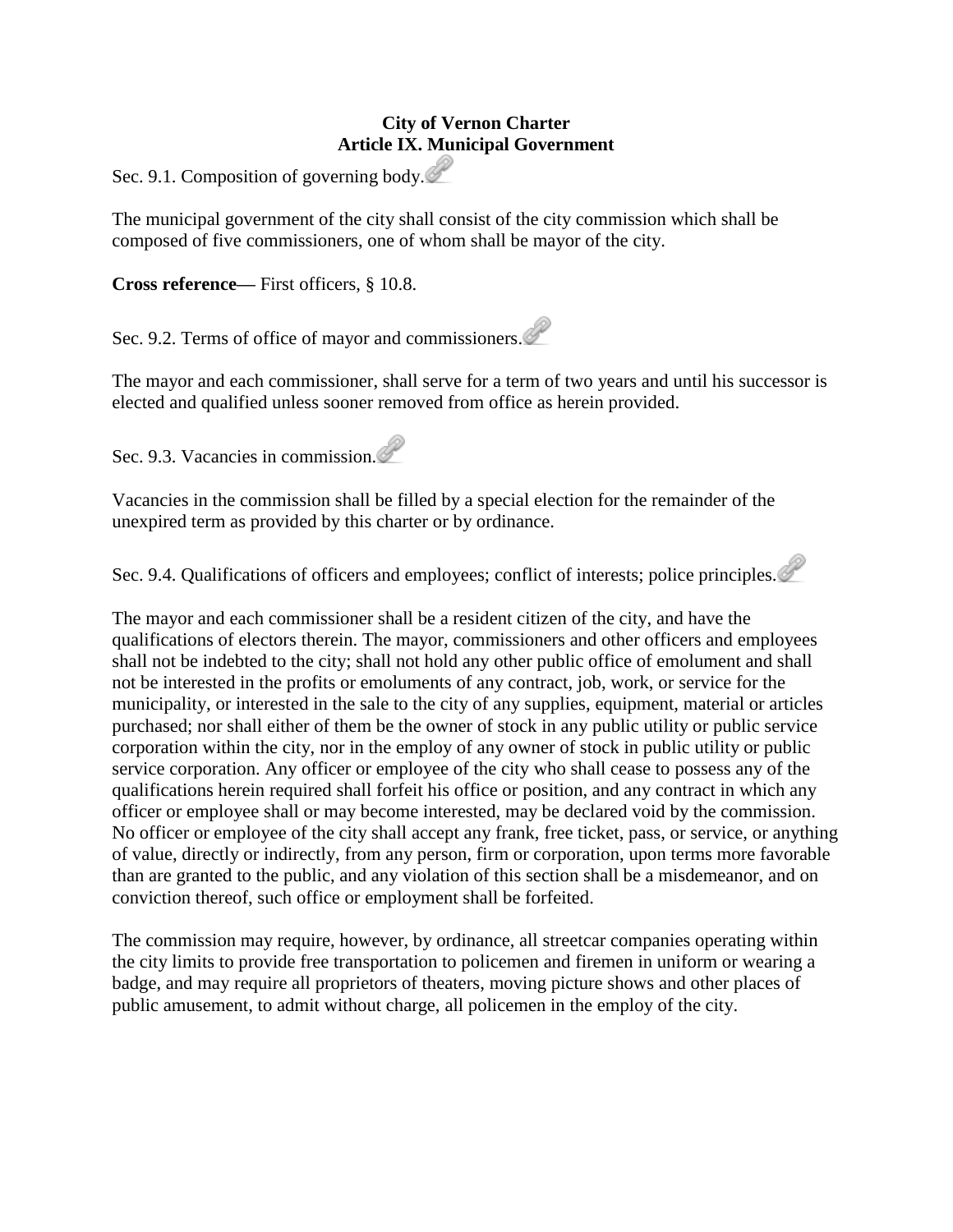## **City of Vernon Charter Article IX. Municipal Government**

## **Editor's note—**

The last paragraph of this section is of course inapplicable in the matter of streetcars, and the enforceability of the other provision is problematical.

Sec. 9.5. Elections—Elective officers designated; election at large; position designation and sectional residence of commissioners.

The elective officers of the city shall consist of a mayor and four commissioners. The commissioners other than the mayor shall be designated as Commissioner No. 1, Commissioner No. 2, Commissioner No. 3, and Commissioner No. 4, each of whom shall be elected to the office for which he is a candidate by a majority vote of the qualified voters of the city at large, voting at such election, provided that Commissioner No. 1 and Commissioner No. 3 shall be resident citizens of West Vernon and Commissioner No. 2 and Commissioner No. 4 shall be resident citizens of East Vernon; and provided further that at the first election held after the adoption of this charter, Commissioner No. 1, and Commissioner No. 2 shall be elected for a term of two years, and that Commissioner No. 3 and Commissioner No. 4 shall be elected for a term of one year.

**Cross reference—** First election under charter, § 10.6.

Sec. 9.6. Same—East and West Vernon defined.

The following line in the city shall be the dividing line between East Vernon and West Vernon:

Beginning at the North Boundary Line of the City of Vernon at its intersection with a Northern extension of the center line of Bentley Street; Southerly down the extension of Bentley Street to Bentley Street continuing Southerly on Bentley Street to the intersection of the East bound Frontage Road to US Highway 287; Easterly along Frontage Road to Ross Street; Southerly on Ross Street to Texas Street; Easterly on Texas Street to Tolar Street; Southerly on Tolar Street to Highland Park Drive; Westerly on Highland Park Drive to Stephens Street; Southerly on Stephens Street and a line extending from the center line of Stephens Street to its intersection with the Southern Boundary Line of the City of Vernon.

All that portion of the city lying east of that line is hereby designated and shall be known as East Vernon and all that portion of the city lying West of that line is hereby designated and shall be known as West Vernon.

(Ord. No. 1344, § 1, 9-28-1999)